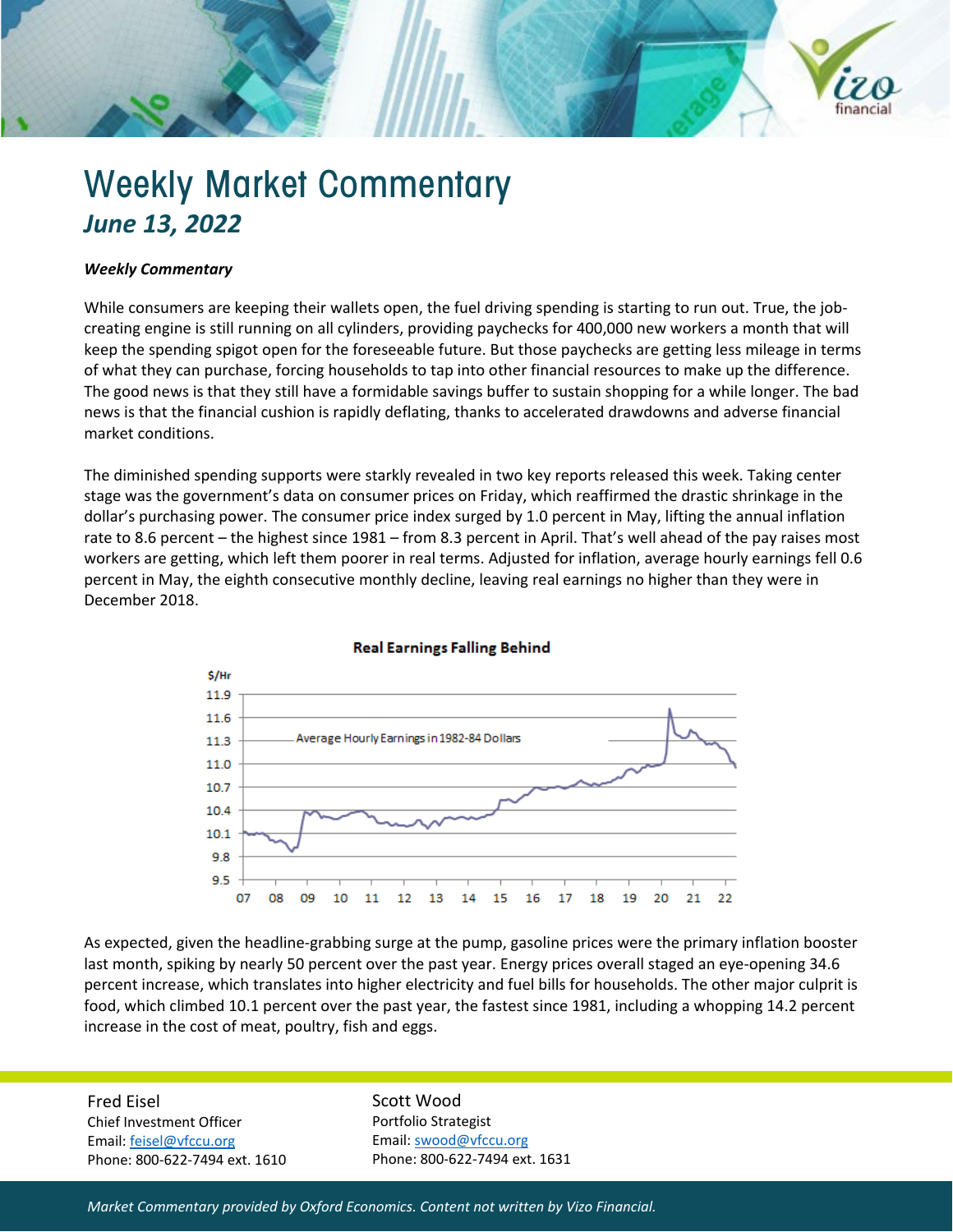These skyrocketing prices on items that households frequently purchase are sure to inflame inflation concerns, particularly among lower-income consumers. It's doubtful they will be comforted by the notion that food and energy costs are being stoked largely by the war in Ukraine.

Importantly, core inflation, which excludes food and energy items, offers only slight comfort to policy makers and economists who view this gauge as a better measure of the underlying inflation trend. The core CPI increased 0.6 percent in May, matching the previous month's increase unlike the headline index, which accelerated from 0.3 to 1.0 percent from month to month. That leveling off lowered the annual increase in the core CPI from 6.3 percent to 6.0 percent. But the slowdown, while welcome, was still less than the expected slide to 5.9 percent. What's more, some enduring influences are propping up the core CPI, which will make any retreat from the elevated inflation rate painfully slow.



**Inflation Unleashed** 

Most notable is the sustained upward pressure on housing costs, which account for an outsized 41 percent weight in the core index. Shelter prices increased 0.6 percent last month, lifting the annual rate to 5.5 percent, the fastest since 1991. Rents are surging in most regions of the country, echoing the historic rise in home prices that is pushing wide swaths of would-be homebuyers into apartments. With rising mortgage rates and surging home prices making a home purchase unaffordable for an ever-larger share of the population, the demand for rental units will not subside anytime soon – sustaining upward pressure on housing costs.

Unsurprisingly, the latest reading on consumer prices roiled the financial markets, sending stock prices into a nosedive and driving up interest rates. Any hope that the consumer price report would reveal a moderating trend and allow the Federal Reserve to move more slowly to contain inflation fell by the wayside on Friday. The Fed will almost certainly raise its policy rate by a half-percentage point at its meeting next week and most likely in July as well. Indeed, the 2-year Treasury yield leaped above three percent on Friday for the first time since late 2007, which implies three 50 basis point increases over the next three meetings.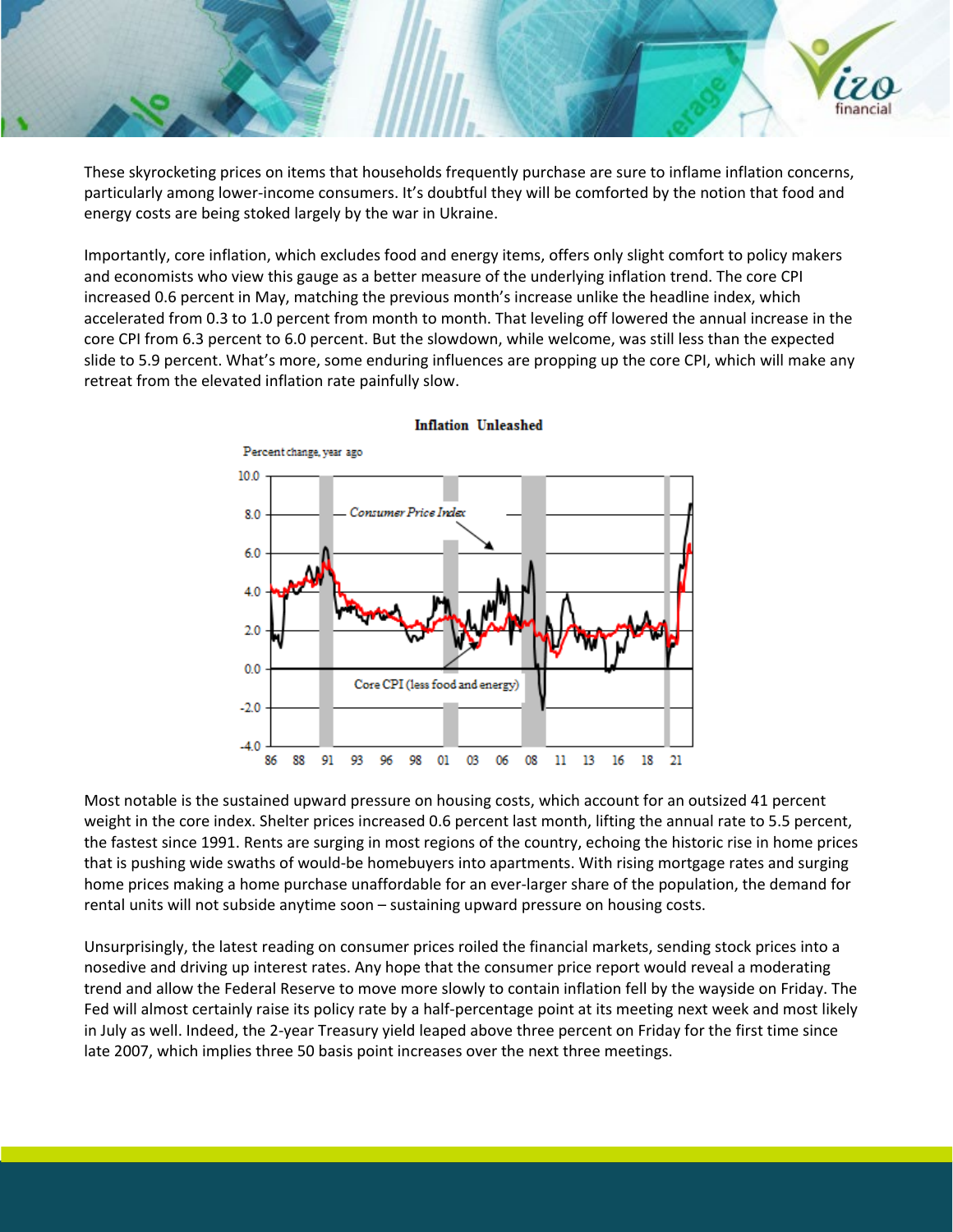

No doubt, expectations of an even more aggressive move will gain traction in the financial markets, a knee jerk reaction to the dismal price report. Should the Fed follow through with bigger – and more frequent – rate hikes, the odds of it achieving the elusive soft landing for the economy would diminish. The Fed has never accomplished that feat when the inflation rate was running above five percent. As it is, most Americans already believe the nation has fallen into a recession, a perception highlighted by the plunge in the University of Michigan's sentiment index to the lowest level on record in early June.

The ongoing downdraft in stock prices is slicing more wealth from household balance sheets. For the first time in two years, household net worth fell in the first quarter, according to this week's other major report released by the Federal Reserve. The fall in stock prices during the period wiped out \$1.7 trillion of equity holdings on household balance sheets, more than offsetting the gain in housing equity and resulting in a \$544 billion decline in net worth. Since the end of the first quarter, stock prices have continued to swoon, with the S&P 500 down more than 13 percent as of Friday afternoon. That translates into a hit of more than \$4 trillion in the portfolios of stocks directly held by households. It's important to note, however, that the top 10 percent of wealthy households hold more than 90 percent of stocks, and they are unlikely to meaningfully reduce spending because of the market setback. Indeed, they may even jump in to buy more shares.



From a macro perspective, the negative wealth effect from tumbling stock prices is likely to be blunted by the ongoing rise in home values, which benefits a much broader spectrum of the population. In the first quarter, homeowners saw their housing equity increase by \$1.4 trillion, raising the equity stake in their properties to 69.9 percent, the highest share since 1986. Importantly, unlike stock prices, home values have continued to increase in the second quarter, providing more of a financial cushion for homeowners. According to most research, changes in home equity have a bigger wealth effect on spending than do changes in stock values. That said, Americans tend to view the stock market as a barometer of economic health, so the current market setback would only add to the downbeat mood of households.